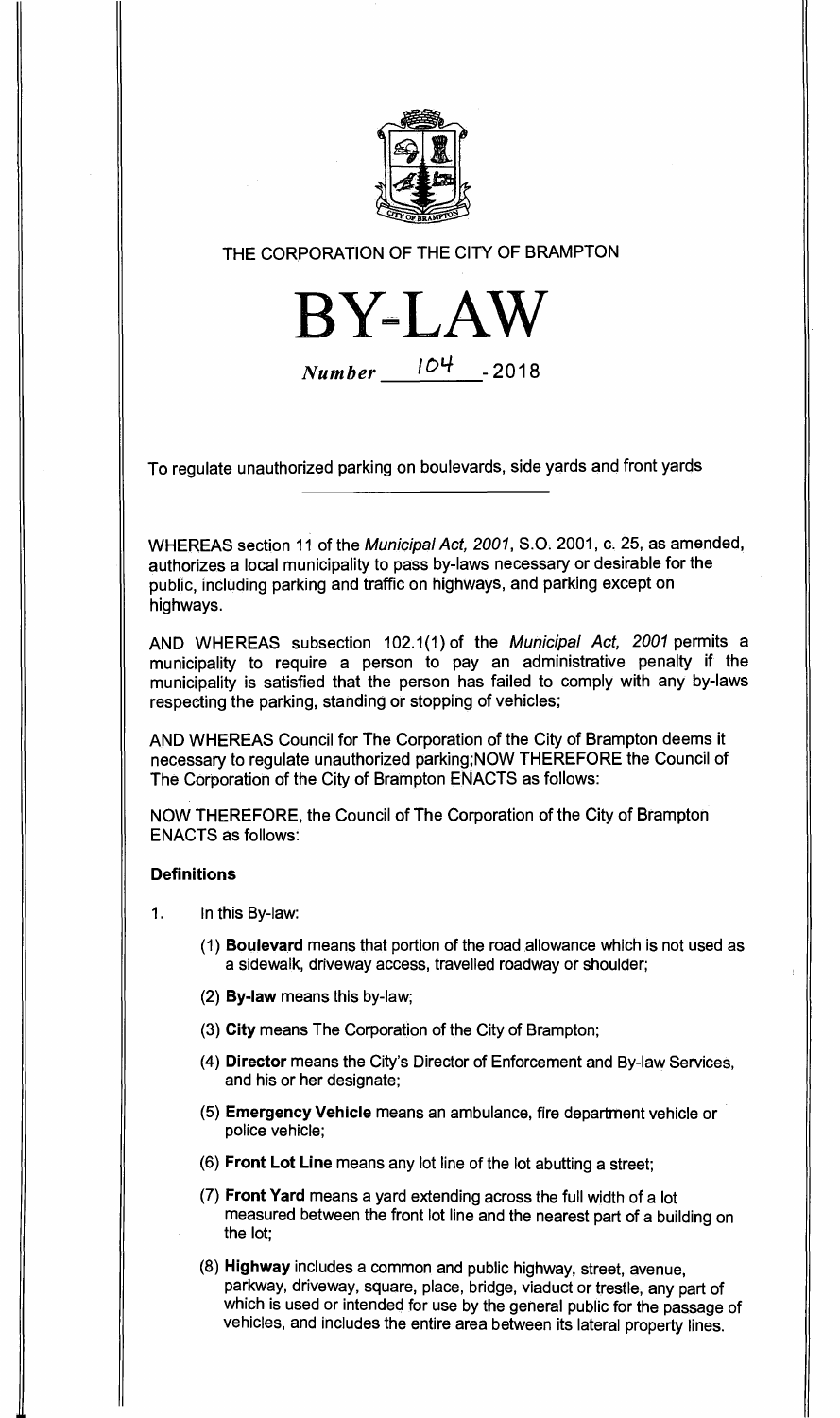Without limitation, highway includes un-assumed and unopened road allowances;

- (9) **Lot** means a parcel of land within the City's territorial limits which is:
	- i. shown as a lot or block on a registered plan of subdivision; or
	- ii. described in a single Transfer/Deed of Land of legal effect registered in the Land Registry Office for the Region of Peel;
- (10) **Lot Line** means the boundary of a Lot;
- (11) **Manager** means the City's Manager, By-law Enforcement;
- (12) **Motor Vehicle** means an automobile, motorcycle, motor-assisted bicycle and any other vehicle propelled or driven otherwise than by muscular power;
- (13) **Officer** means each of:
	- (a) the Director;
	- (b) the Manager;
	- (c) a Municipal Law Enforcement Officer appointed by Council or by the Director to enforce this By-law; and
	- (d) a police officer employed by a municipal police force or by the Ontario Provincial Police;
- (14) **Person** includes an individual, association, firm, partnership, corporation, trust, organization, trustee, or agent, and their heirs, executors, or legal representatives;
- (15) **Rear Lot Line** means the Lot Line opposite the Front Lot Line;
- (16) **Rear Yard** means a Yard extending across the full width of a Lot measured between the Rear Lot Line and the nearest part of a building on the Lot;
- (17) **Side Lot Line** means any Lot Line other than a Front or Rear Lot Line;
- (18) **Side Yard** means a Yard extending from the Front Yard to the Rear Yard measured between the Side Lot Line and the nearest part of a building on the Lot;
- (19) **Street** means a public Highway or road allowance having a minimum width of 12.0 metres;
- (20) **Surfaced** means, when used to describe a driveway, aisle, parking space, parking area or loading space, an area covered with asphalt, concrete interlocking brick or block, crushed stone, gravel, slag or other material capable of providing and maintaining a hard dust free surface;
- (21) **Unauthorized Area** means boulevard, front yard or side yard;
- (22) **Yard** means an open space on a Lot appurtenant to a building and unoccupied by buildings or structures.

### **Prohibition**

- 2. No Person shall park, stand or stop a Motor Vehicle in an unauthorized area.
- 3. No Person shall permit the parking, standing or stopping of a Motor Vehicle in an unauthorized area.
- 4. If compliance would be impractical, sections 2 and 3 of this By-law shall not apply to:
	- (1) Emergency Vehicles;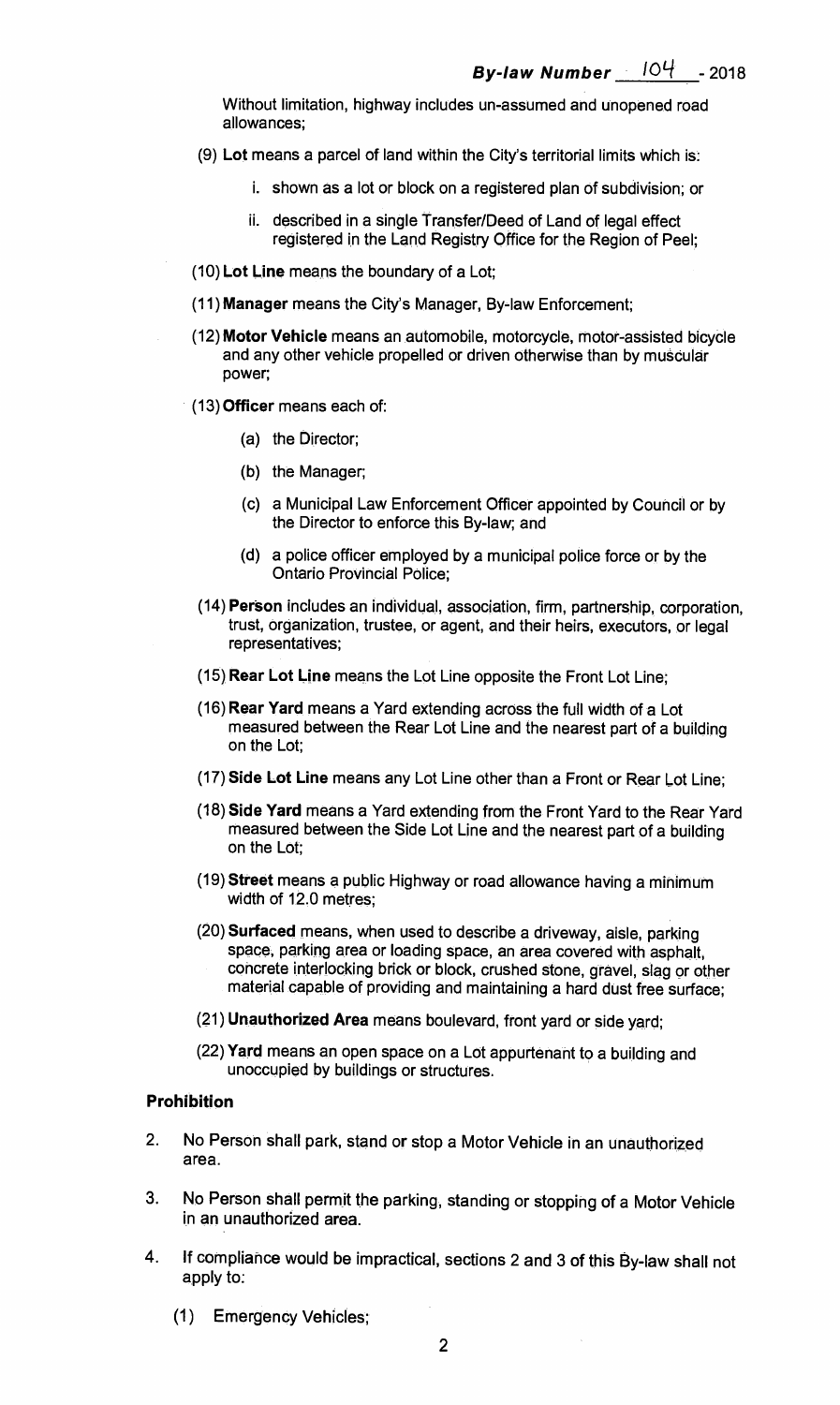- (2) Motor Vehicles while engaged in works undertaken for or on behalf of the City of Brampton, Region of Peel or other public utility; or
- (3) Motor Vehicles engaged in activities authorized by a Road Occupancy Permit or a Special Events Permit issued by the City.

# **Order to Discontinue**

- 5. (1) Where an Officer is satisfied that a Person has contravened this By-law, the Officer may make an order requiring the Person who contravened the By-law or who caused or permitted the contravention, or the owner or occupier of the land on which the contravention occurred, to discontinue the contravening activity.
	- (2) An order under subsection 5(1) shall set out:
		- (a) reasonable particulars of the contravention adequate to identify the contravention and the location of the land on which the contravention occurred; and
		- (b) the date by which there must be compliance with the order.
- 6. Every Person shall comply with an order issued pursuant to section 5 of this by-law.

### **Service of Order**

- 7. Service of an order to discontinue on a Person may be given in writing in any of the following ways and is effective:
	- (1) when a copy is personally delivered to the Person to whom it is addressed;
	- (2) on the fifth (5th) day after a copy is sent by registered mail to the Person's last known address;
	- (3) upon the conclusion of the transmission of a copy by facsimile transmission to the Person's last known facsimile transmission number; or
	- (4) upon the sending of a copy by e-mail transmission to the Person's last known e-mail address.

#### **Conflict**

- 8. This By-law shall not be construed to reduce or mitigate any restrictions or regulations lawfully imposed by the City or by any governmental authority having jurisdiction to make such restrictions or regulations.
- 9. If there is a conflict between a provision of this By-law and a provision of any other City By-law, the provision that establishes the higher standard to protect the health and safety of the public and to maintain clean and tidy condition on Land shall apply.

# **Administrative Penalty**

10. Every Person shall, when given a penalty notice in accordance with the City's Administrative Monetary Penalty By-law, be liable to pay to the City an administrative penalty in the amount specified in the City's Administrative Monetary Penalty System By-law Number 333-2014, as amended.